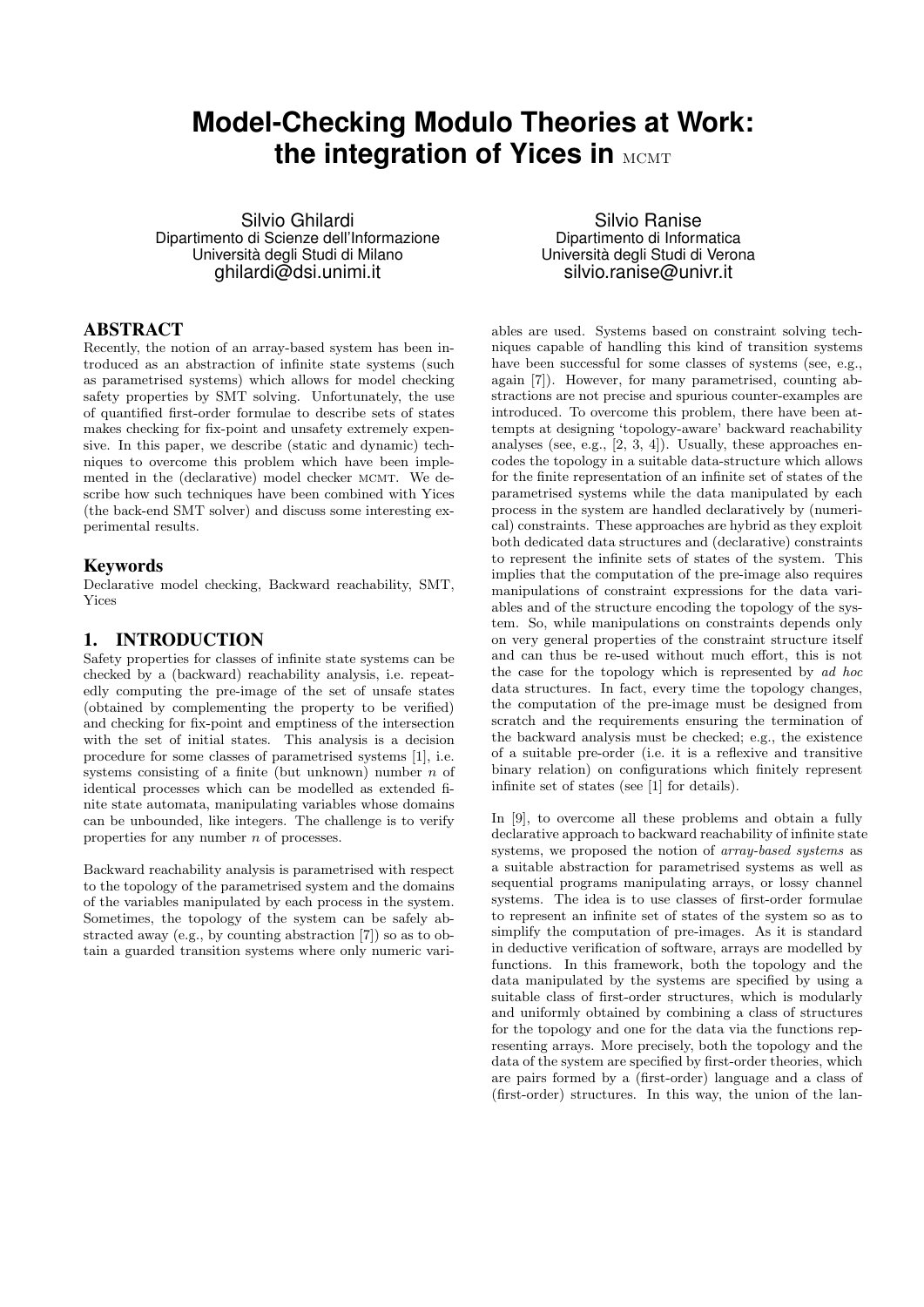guages augmented with the function symbols representing arrays yields the language of the formulae representing the states of the system.

In order to mechanize the backward reachability analysis using formulae to represent states, three requirements must be satisfied. First, the class of formulae used to represent states must be closed under pre-image computation. Second, the tests for fix-point and safety should be reduced to decidable logical problems. Third, sufficient conditions on the theories specifying the topology and the data must be identified so as to guarantee termination of the backward reachability analysis. All these requirements have been investigated in our previous works [9, 12] and the interested is pointed to those papers for details. In particular, we recall that the computation of the pre-image for the class of guarded assignment systems consists of simple manipulations of formulae and that it is straightforward to show closure under pre-image computation [12]. We also recall how it is possible to reduce the checks for fix-point and safety to Satisfiability problems Modulo the Theories (SMT) for the topology and the data of the system of first-order formulae containing (universal) quantifiers. Under suitable hypotheses on the theories, this SMT problem turns out to be decidable [9, 12]. However, this is not yet enough to ensure the termination of the backward reachability analysis: in [9], we showed how to introduce a pre-order on the set of configurations of the system and observed that termination is achieved when such a preorder is a well-quasi-order<sup>1</sup> (this is the case, among others, of broadcast protocols and lossy channels systems).

In this paper, we focus on the pragmatics of our approach and discuss techniques that allowed us to implement a prototype tool, called  $MCMT$ ,<sup>2</sup> which proved to be competitive with the state-of-the-art model checker (for parametrised systems) PFS [2]. The crucial problem is solving the SMT problem for fix-point and safety checking, because it is required to be able to handle quantified formulae which makes the off-the-shelf use of SMT solvers problematic. In fact, even when using classes of formulae with decidable satisfiability problem, currently available SMT solvers are not yet mature enough to efficiently discharge formulae containing (universal) quantifiers, despite the fact that this problem has recently attracted a lot of efforts (see, e.g., [6, 8, 5]). To alleviate this problem, we have designed a general decision procedure for the class of formulae satisfying the requirements above, based on quantifier instantiation and SMT solving [9]. Unfortunately, the number of instances required by the instantiation algorithm is still very large and preliminary experiments have shown poor performances. This fact together with the observation that the size of the formulae generated by the backward search algorithm grows very quickly demand a principled approach to the pragmatics of efficiently integrating SMT solvers in backward analysis.

More precisely, we describe instance reduction heuristics which allows us to reduce the number of instances to be considered for the tests of fix-point and non-empty intersection with the

initial set of states. We consider two types of techniques: static and dynamic. We illustrate the former by showing how a careful classification of the transitions based on their shape allows us to reduce the number of (universally) quantified variables and consequently also the number of their instances. For dynamic instance reduction techniques, we will see how to *filter* instances of formulae which cannot contribute to show unsatisfiability by (computationally inexpensive) reasoning modulo certain theories of enumerated data-types. We also describe that during the exploration of the symbolic state space by backward reachability, we have observed a sort of "locality principle" for fix-point testing whereby using the more recently visited formulae representing the set of backward reachable states has proved to detect unsatisfiability earlier; we call this chronological fix-point checking.

Finally, we describe the general architecture of our modelchecker and its main loop while emphasizing the central role played by the SMT solver Yices;<sup>3</sup> and discuss some experimental results about a heuristics that we have implemented in the latest release of the tool.

## 2. ARRAY-BASED SYSTEMS AND MCMT

To make the paper self-contained, we briefly recall the notion of array-based system and related safety problem. The basic ingredients of an array based system are a theory  $T_I$ (with related signature  $\Sigma_I$ ) for describing the topology of a system (i.e.  $T_I$  is a theory specifying the structure of the identifiers, also called indexes in the following, of processes in a parametrized system) and another theory  $T_E$  (with related possibly multi-sorted signature  $\Sigma_E$ ) for describing data (i.e. numerical values, program counter locations, etc.); the array-based system has *array variables*  $a, b, \ldots$  for local data: these are function variables having the index sort as source sort and some data sort as target sort. For example, to specify a system which requires only to identify processes by their identifiers,  $T_I$  will be the theory of equality (without functions); to state that processes are arranged in a linear array,  $T_I$  is the theory of linear orders whose signature consists just of a binary relation  $\lt$  which allows one to locate processes 'on the left' or 'on the right' of a given process. Indeed, most available SMT solvers provide support for these theories: the former can be handled by using (part of) a congruence closure algorithm while the latter by using (part of) a decision procedure for Linear Arithmetics. Since it is more common to use constraints to handle the content of data variables, we only mention that SMT solvers (and Yices in particular) offer support for several instances of  $T_E$ . In particular, the theory of enumerated datatype (i.e. the theory whose signature consists of only a finite set of constants which are constrained to be pairwise distinct and to name all the elements in the domain of any structure in the class of models) is particularly useful to model control locations, i.e. the states of the extended automaton representing the processes in the system.

Once  $T_I$  and  $T_E$  are fixed, we consider the tuple of function symbols representing all array variables manipulated by the system. For simplicity, here, we consider array-based system with only one array variable  $a$ . Then, the specification of

<sup>&</sup>lt;sup>1</sup>A well-quasi-ordering  $\leq$  on a set X is a quasi-ordering (i.e., a reflexive, and transitive binary relation) such that any infinite sequence of elements  $x_0, x_1, x_2, ...$  from X contains an increasing pair  $x_i \leq x_j$  with  $i < j$ .

 $^{2}$ http://homes.dsi.unimi.it/~ghilardi/m $\emph{cmt}$ 

 ${}^{3}$ http://yices.csl.sri.com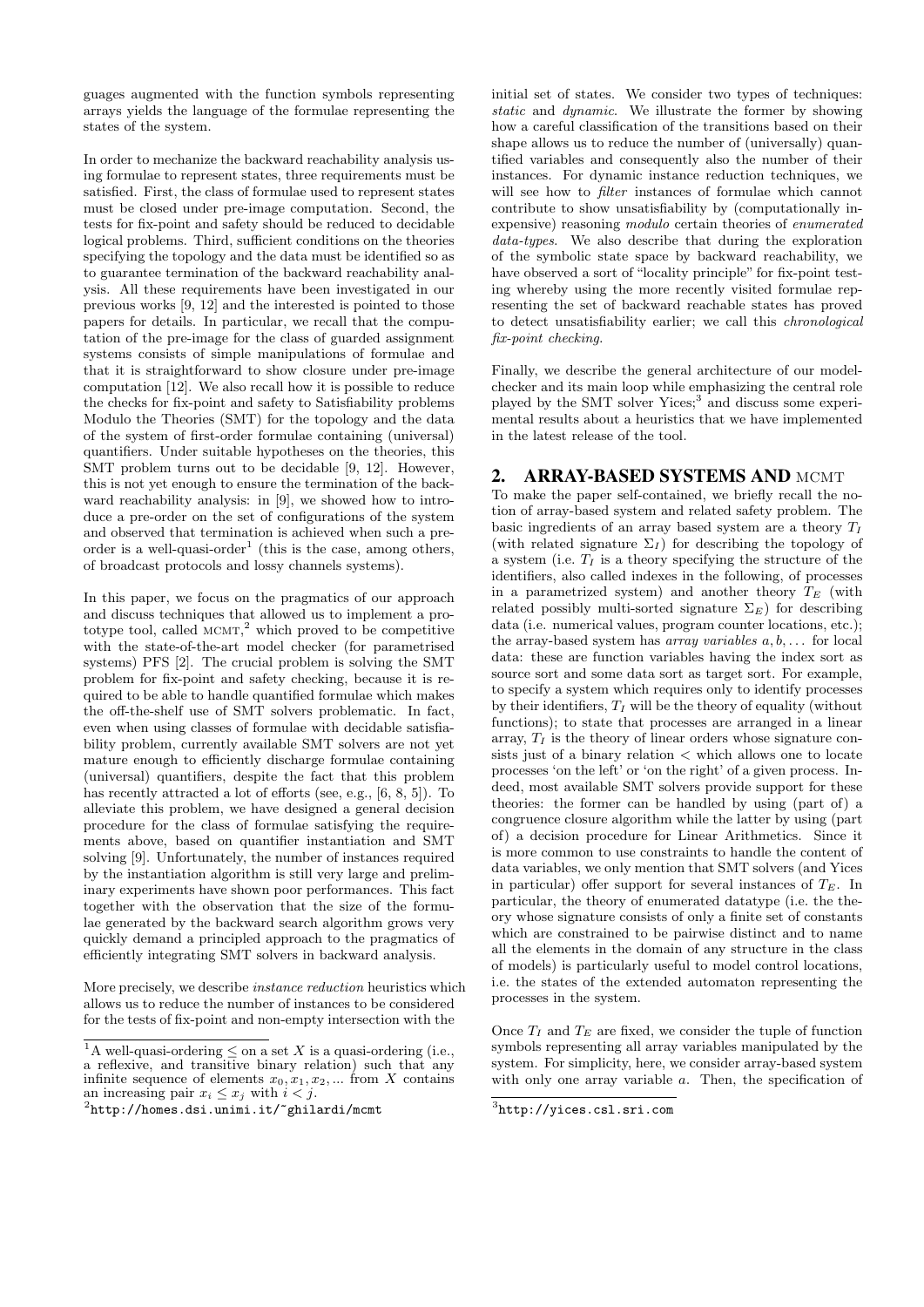an array-based system consists of a formula  $I(a)$  describing the *initial* sets of states and a *transition* formula  $\tau(a, a')$ relating actual  $a$  and updated  $a'$  array variables. A safety or reachability problem for the array based system  $\mathcal{S} = (a, I, \tau)$ is a formula  $U(a)$  specifying a set of states the system should not be able to reach starting from a state in I and firing  $\tau$ finitely many times.

Formulae  $I, \tau, U$  are subject to some syntactic restrictions [9, 12, 11] that guarantee that all safety and fix-point tests needed for a standard backward reachability analysis [1] can be reduced to quantifier-free SMT problems (modulo  $T_I$  and  $T_E$ ) by instantiation, i.e. to the kind of tests that can be efficiently handled by state-of-the-art SMT solvers like Yices. In the following, we use two classes of formulae to describe states: *primitive differentiated* and  $\forall^{I}$ -formulae. The former is used to describe sets of unsafe state and consists of the existential closure of conjunctions of literals containing all the literals needed to say that quantified variables range over distinct indexes (see [11] for details). The following is an example of primitive differentiated formula:

$$
\exists x, y. (x \neq y \land a[x] = q_2 \land a[y] = q_2)
$$

saying that there exists two distinct processes in the system, identified by the identifiers x and y (which are constrained to be distinct by the literal  $x \neq y$ ) such that the control location of the processes x and y is  $q_2$  (so, if  $q_2$  identifies the critical section, then the formula above specifies the violation of mutual exclusion). In other words, the formula describes all the configurations of the system where there exists two distinct processes which are both in control location  $q_2$ .

The class of  $\forall^{I}$ -formulae is used to describe the set of initial states or invariants of the system. For example, to say that all processes initially are in control location  $q_0$ , it is possible to use the formula:  $\forall x.\mathbf{a}[x] = q_0$ . Another example is the negation of the primitive differentiated formula above, i.e.

$$
\forall x, y. ((a[x] = q_2 \land a[y] = q_2) \Rightarrow x = y)
$$

describing the set of states of the system satisfying mutual exclusion.

For transition formulae  $\tau(a, a')$ , we use formulae that correspond to guarded assignment systems. An example of such formulae is the following:

$$
\exists x. (\mathbf{a}[\mathbf{x}] = q_2 \land \forall \mathbf{j}. a'[j] = if \mathbf{j} = \mathbf{x} \text{ then } q_3 \text{ else } q_0),
$$

where the first conjunct is the guard and the second is the update. Notice that the update can be seen to model a broadcast action in a parametrised system: a process x which is in the control location  $q_2$  moves to  $q_3$  while all the other processes react by going to control location  $q_0$ .

## 2.1 An example specification in  $MCMT$

To illustrate how to work with MCMT, we consider the verification of the key safety property of a protocol used to maintain coherence in a system with multiple (local) caches as used, for example, in commercial multiprocessor systems. In the following, we specify the Illinois cache coherence protocol (see, e.g., [7] for details) as an array-based system in MCMT.<sup>4</sup> Each cache in the protocol may have four possible

control locations: invalid, dirty, shared, or exclusive. This is specified to MCMT by the following declarations:<sup>5</sup>

#### :smt (define-type locations (subrange 1 4))

The keyword :smt tells the model checker that what follows is a Yices expression and should be added to the current context of Yices. In this case, we introduce the new type symbol locations in the current Yices context whose values may range over the set of integers  $\{1, 2, 3, 4\}$ ; where 1 encodes invalid, 2 encodes dirty, etc. If we use integers to identify the different copies of a cache, the state of the Illinois protocol can be naturally represented by an array mapping a finite sub-set of the integers to locations. This is declared as follows:

:local a locations

where the keyword : local tells MCMT that a is an array variable whose indexes are a finite sub-set of the integers and whose elements must be of type locations. This declaration also implicitly defines the theory  $T_E$  of the elements stored in the array as the theory of an enumerated data-type containing four distinct elements, identified by the numerals from 1 to 4. At the beginning, all the caches in the Illinois cache coherence protocol are in the state invalid. The corresponding declaration in MCMT is the following:

:initial :var x :cnj (= a[x] 1)

The keyword : initial indicates that we are going to specify the set of initial states, :var specifies which (implicitly universally quantified) variable is allowed to occur in the formula, and :cnj says that the space separated list of formulae (in Yices syntax) is intended to be read conjunctively. The elements of the array variable a are accessed by using square brackets as in C: this is a peculiarity of the MCMT syntax. The logical reading of the piece of specification above is the following formula:  $\forall x.\mathbf{a}[x] = 1$ , where x is a variable of type int.

The negation of cache coherence (describing the set of unsafe states) is that there should not be any two local caches in dirty or one cache in dirty and another one in shared. This is specified in MCMT as follows:

| :unsafe |  |  |                                        |  |  |
|---------|--|--|----------------------------------------|--|--|
| :var x  |  |  |                                        |  |  |
| :var v  |  |  |                                        |  |  |
|         |  |  | : cnj (= a[x] 2) (> a[y] 1) (< a[y] 4) |  |  |

dsi.unimi.it/~ghilardi/mcmt.

<sup>5</sup>The syntax of MCMT includes a sub-set of Yices syntax. Roughly, the rule is that all the keywords starting with a semicolon are specific to the model checker while the remaining should be valid expressions of the input language of Yices.

<sup>&</sup>lt;sup>4</sup>The file containing the complete specification of this example (with many others) is available from http://homes.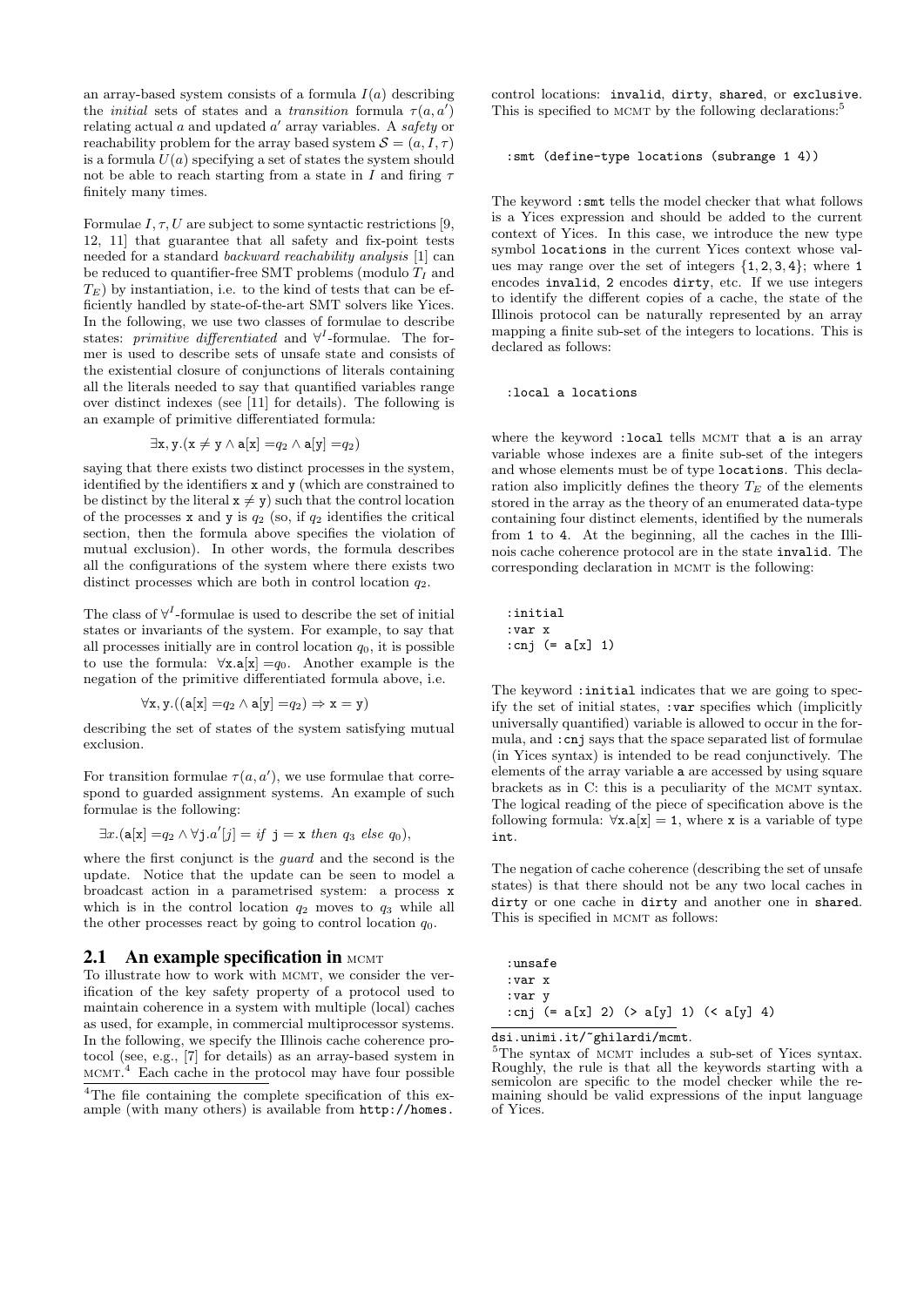Indeed, the keyword :unsafe tells the tool that we are going to specify the set of unsafe states, the two :var's introduce the (implicitly existentially quantified) variables which are allowed to occur in the formula, and furthermore the two variables are assumed to be mapped to two distinct integers (this is because, when describing sets of states, MCMT uses primitive differentiated formulae.The logical reading of this piece of specification is thus the following:

$$
\exists x,y.(x\neq y\wedge a[x]=2\wedge a[y]>1\wedge a[y]<4).
$$

Notice that by using integers to encode locations, we are able to avoid the explicit use of disjunction as  $a[y] > 1 \wedge a[y] < 4$ is logically equivalent to  $a[y] = 2 \vee a[y] = 3$ .

The full specification of the Illinois protocol requires eleven transitions to be specified [7]. For lack of space, we just give two of them:

| : comment t1               | :comment t2                            |
|----------------------------|----------------------------------------|
| :transition                | :transition                            |
| :var x                     | :var x                                 |
| :var j                     | :var j                                 |
| : guard $(= a[x] 1)$       | : guard $(= a[x] 2)$                   |
| :numcases 2                | :numcases 2                            |
| $: \case (= x j)$          | $: \case (= x j)$                      |
| :val <sub>2</sub>          | :val 1                                 |
| $: \case$ (not $(= x j)$ ) | $: \text{case} \text{ (not } (= x j))$ |
| :val <sub>1</sub>          | val a[j]:                              |

The transition on the left is a (so-called) 'write miss,' i.e. one cache (identified by x) gets an exclusive copy of the data and it moves to the control location dirty if it was invalid, whereas all others (identified by j) go to invalid. The logical reading of this piece of specification is the following:

$$
\exists x. \left( \begin{array}{c} a[x] = 1 \ \wedge \\ \forall j. a[j] = (\text{ if } x = j \text{ then } 2 \text{ else } 1) \end{array} \right),
$$

where  $a[x] = 1$  is called a *guard* (cf. the keyword : guard) and  $\forall j.\mathbf{a}[j] = (if \mathbf{x} = j \text{ then } 2 \text{ else } 1)$  is called a *case-defined* function update (cf. the keyword : case). The values stored in the elements of the array a after the execution of the transition are specified after the keyword :val. (If there is more than one array variable, for each case of the function, the user is supposed to specify the values of each array variable, according to the order in which they were declared at the beginning of the input file.) In its current release, MCMT supports case-defined functions with at most 20 cases, specified by the :numcases keyword above. According to the logical reading, the variable x is implicitly existentially quantified while the variable *j* is implicitly universally quantified. And this is so, despite the fact that the two variables are introduced by the same keyword :var. To clarify this point, we must say that, in MCMT, transitions may have at most two existentially quantified variables and one universally quantified variable: the former are assumed to have x and y as identifiers while the latter to have j as identifier. This rigid convention is to simplify parsing as much as possible and it will be relaxed in future releases of the tool.

The transition on the right is called a 'replacement,' according to which the content of a dirty cache is written in the main memory: the cache gets invalidated, whereas the remaining ones maintain their status. The logical reading of the transition on the right is given by following formula:

$$
\exists x. \left( \begin{array}{c} a[x]=2 \ \wedge \\ \forall j. a[j]= (\text{ if } x=j \text{ then } 1 \text{ else } a[j]) \end{array} \right).
$$

Since to specify the initial and final set of states, and all the transitions (also those not shown above), we have used only the equality symbol, the theory  $T_I$  over the indexes can be assumed to be the theory of equality. This is a declarative specification of the topology assumed by the cache coherence protocols to ensure the coherence property. In general, it is possible to characterize several different topologies for a distributed system by choosing a suitable theory  $T_I$ , such as the theory of linear orders for linearly ordered collections of processes, the theory of trees or graphs for the corresponding topologies. mcmt supports the declarative specifications of several different background theories both by using the :smt directive—as explained above—to enrich the Yices context with new type declarations and the keyword :system\_axiom that allows one to extend the context with axioms concerning certain predicate symbols playing the role, for example, of recognizers for trees or graphs.

Two remarks are in order. First, because of the declarative approach underlying mcmt, alternative specifications of the same cache coherence protocol can be fed to the system. For example, those obtained by using counting abstraction [7] are easy to formalize in mcmt and Yices gives support to handle the resulting SMT problems which are modulo the theory of Linear Arithmetics. In the case of the Illinois protocol considered above, its counting abstraction is easily handled by MCMT. For details on the performances on this and other specifications, the reader is referred to Section 3. The second remark is about the input specification language of mcmt which is quite difficult to understand by humans. However, this should not be regarded as a drawback since the language has been designed for ease of parsing or as a target language of translators from richer and human-friendly specification languages.

## 2.2 More specification constructs

We consider here a couple of interesting constructs of MCMT specification language not exemplified by the (partial) specifications of the Illinois protocol given above.

*Shared variables.* An important mechanism to propagate information in distributed systems is to have shared variables that processes can read or update. In MCMT, it is possible to declare every such variable, say g, as follows:

#### :global g int

which means that  $g \text{ can be seen as a (single) integer variable.}$ However, the system requires to dereference its value as a 'standard' array variable (declared by :local) such that

$$
\forall \mathbf{x}, \mathbf{y}. \mathbf{g}[\mathbf{x}] = \mathbf{g}[\mathbf{y}], \tag{1}
$$

i.e. g stores the same value in every one of its cells. In other words, every process in the system has a local copy of the shared variable whose value is identical to the value of the local copies of all the other processes. Indeed, transitions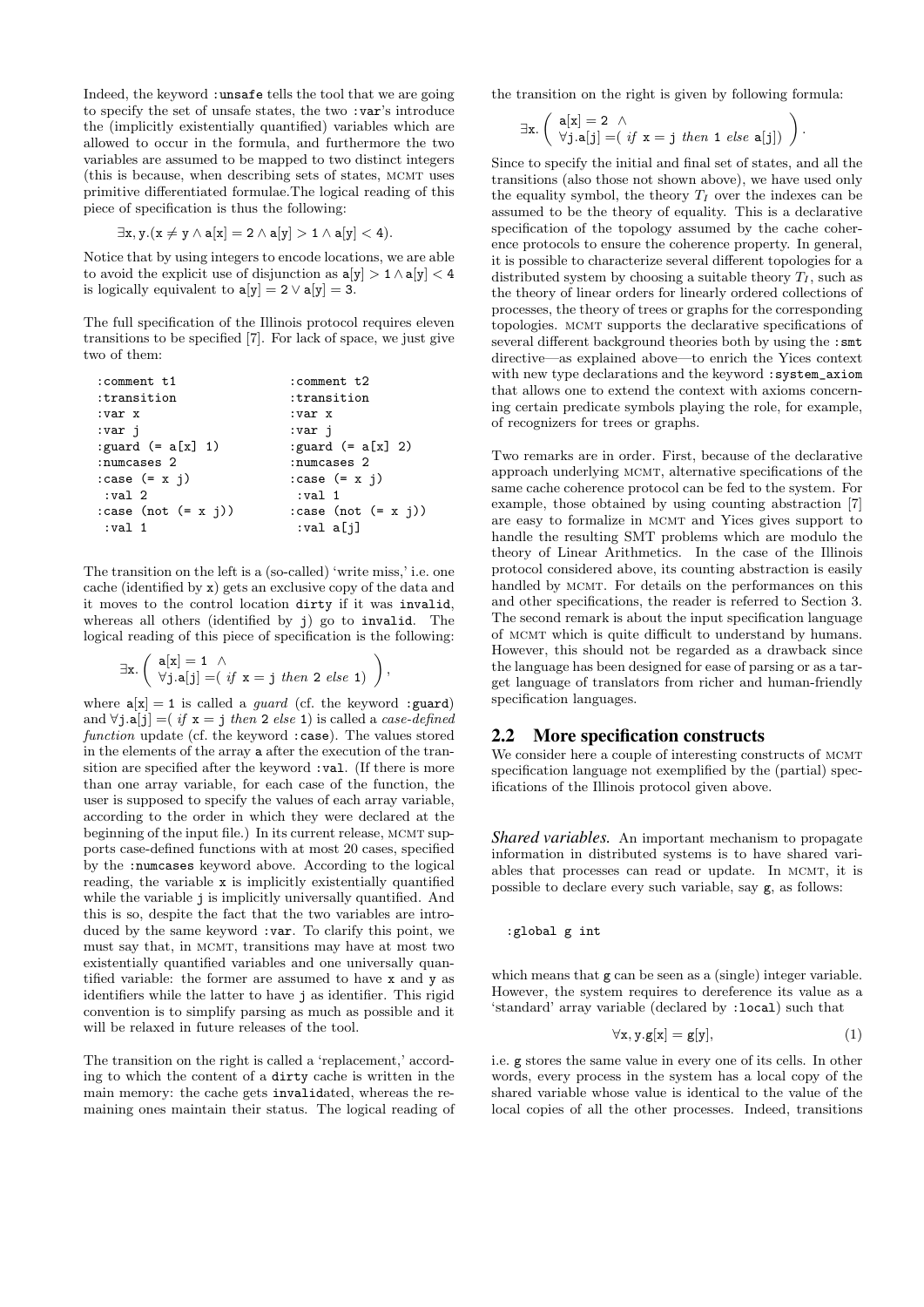must be designed in such a way to ensure that processes always have an identical copy of the same value. Internally, the tool exploits the information contained in the :global declaration by asserting the invariant (1) in the current Yices context.

*Universal guards.* In the two transitions of the (original) specification of the Illinois protocol, we have encountered only existential conditions, specified by the keyword :guard. However, there are other transitions of the protocol for which universal (also called, global) conditions are required. In general, this kind of transitions turns out to be useful for specifying some class of parametrised systems, i.e. distributed systems consisting of a finite collection of processes (see [13] for examples of this). To illustrate the notion of universal condition, consider a guard saying that a process  $i$  can execute a transition if a certain condition is satisfied by all processes  $j \neq i$ . MCMT supports also this kind of condition by the keyword :uguard. Internally, the tool automatically translates such universal guards into existential ones by recasting the parametrised system under consideration in the so-called stopping failures model [13], which is quite close to the approximate model of [3, 2]. The key property of a parametrized system modelled according to the stopping failures model is that processes may fail without warning at any time. To formalize this, we add  $q_{crash}$  to the set of control locations of each process in the system and a set of transitions saying that it is always possible to go from any control location to  $q_{crash}$ , for any process. Using  $q_{crash}$  it is possible to transform a universal into an existential guard at the expense of introducing more runs in the systems, thereby preserving safety and even some liveness properties such as recurrence (in practice, the system provides "real" safety certifications, but it can—quite rarely—give spurious traces of unsafety). To illustrate, consider the universal guard saying that a process i can execute a transition if a certain predicate C is satisfied by all processes  $i \neq i$ . In the stopping failures model, this can be expressed without the universal quantification as follows: the process i takes the transition without checking the predicate  $C$  and, concurrently, all processes  $i \neq i$  not satisfying C move to the location  $q_{crash}$ ; moreover, all processes  $j \neq i$  satisfying C behave as originally prescribed. For more details on this issue, the interested reader is pointed to [12, 10].

# 3. ANATOMY OF MCMT

To solve safety problems, MCMT uses a refinement of 'backward reachability analysis' (see, e.g., [1]). This procedure repeatedly computes the pre-images of the set of unsafe states. The key peculiarity of MCMT—as anticipated by the specification of the Illinois protocol in the previous section—is the use of a completely declarative approach where (a) both the topology of and the elements manipulated by distributed systems are formalized by (first-order) theories, (b) sets of states are described by (a certain class of) logical formulae, namely disjunctions of primitive differentiated formulae, and (c) transitions are also described by (a certain class of) logical formulae, corresponding to guarded assignment systems. There are two main crucial consequences of this approach. First, let a be the array state variables of the system,  $K(a)$ be a primitive differentiated formula describing the set of reachable states, and  $\tau(a, a')$  be the formula describing one

of the transitions in the system (representing a guarded assignment); the computation of the pre-image  $Pre(\tau, K)$  of  $K(a)$  with respect to  $\tau(a, a')$  is greatly simplified. In fact, it is possible to show [12] that  $Pre(\tau, K)$ , i.e.

$$
\exists a'.(\tau(a,a') \land K(a'))
$$

is logically equivalent to a disjunction of primitive differentiated formulae. The second important consequence of the declarative approach underlying MCMT is that checking for fix-point and intersection with the set of initial states can be reduced to a satisfiability problem modulo the combined theories  $T_I$  and  $T_E$  which are "connected" by the array a. The formulae to be checked for satisfiability are of the form  $\exists \underline{i} \forall \underline{j} \psi(\underline{i}, \underline{j}, a[\underline{i}], a[\underline{j}])$ , where  $\underline{i}, \underline{j}$  are tuples of index variables and  $\psi$  is a quantifier free formula (notice that such formulae contain universally quantified variables in  $j$  and the existentially quantified variables in  $\underline{i}$  may be regarded as Skolem constants). Under suitable hypotheses on  $T_I$  and  $T_E$ , it can be shown that the satisfiability of these formulae is decidable [9]. The proof of the decidability result suggests a two-phase procedure: (1) instantiate the universally quantified i to the Skolem constants i in all possible ways and  $(2)$  $\overline{\text{check}}$  the satisfiability of the resulting quantifier-free formulae modulo the theory obtained by the combination of  $T_I$  and  $T_E$ . Indeed, for efficiency, the two phases should be interleaved, the check for satisfiability can be done incrementally, and the satisfiability in the combination of  $T_I$ and  $T_E$  can be solved by using standard combination methods readily available in state-of-the-art SMT solvers. The instantiation phase is one of the main bottle-necks of the system and many of the heuristics implemented in MCMT have been developed to reduce the number of instantiations to be considered.

The main modules of MCMT and their connections are depicted in Figure 1(a) while its main loop can found in Figure 1(b). Notice the key role played by Yices (cf. Figure  $1(a)$ ), as (almost) all modules in the system invoke the available SMT solver. The integration of Yices in our model checker has been greatly simplified by the availability of the lightweight API. Particularly crucial to efficiently handle the SMT problems of quantified formulae for fix-point and safety checks is the incrementality of satisfiability checks so that the quantifier-free instances are incrementally added and unsatisfiability is reported as soon as possible. A nice set of interface functionalities is still missing from the SMT-Lib standardization effort.<sup>6</sup> Once available, this would enable us to perform interesting experimental investigations in using several SMT solvers by adopting the standard SMT-Lib language.

## 3.1 Main loop

The system takes as input the description of a safety problem consisting of the formulae describing the initial set of states  $(Init)$ , its transitions  $(Tr)$ , and the set of unsafe states (Unsafe). First of all, transitions are processed to extract relevant information for the successive computation of preimages (module classify at lines 1–2). This is done in order to reduce the number of instantiated formulae in the satisfiability checks at lines 3, 9, and 10. Then, the formula  $\exists \underline{i}.\forall j. Unsafe(\underline{i}) \wedge Init(j)$  is checked for satisfiability

 $<sup>6</sup>$ http://www.smt-lib.org/</sup>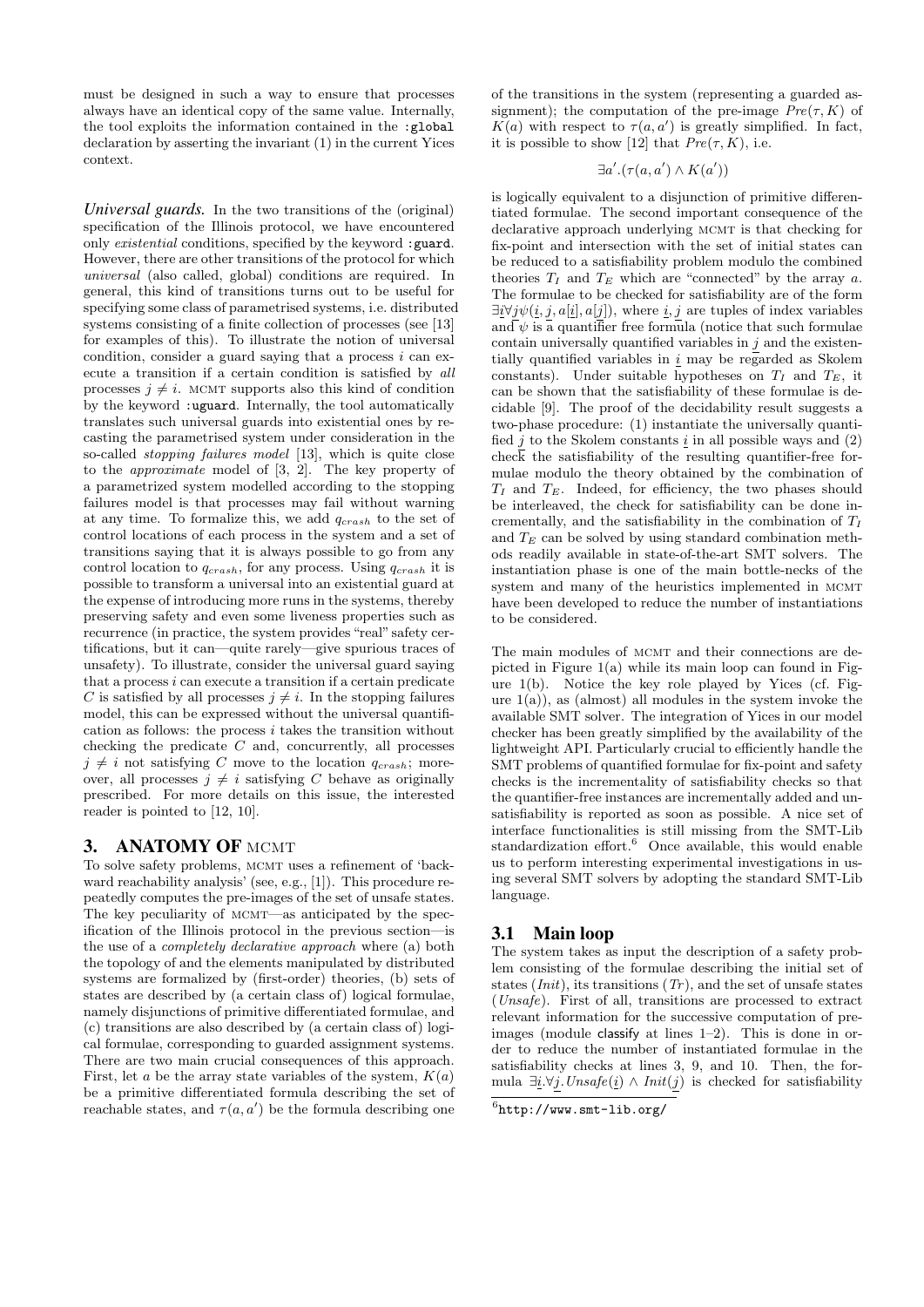

fun MCMT(*Init*, *Tr*, *Unsafe*)

\n1 
$$
Tr^{\ell} \leftarrow \emptyset
$$
;

\n2 **foreach**  $\tau \in Tr$  **do**  $Tr^{\ell} \leftarrow \text{classify}(\tau) \cup Tr^{\ell}$ ;

\n3 **if inst**(*Init*, **getinds**(*Unsafe*), *Unsafe*) = **sat then return unsafe**;

\n4  $P \leftarrow \text{Unsafe}$ ;  $AV \leftarrow \emptyset$ ; **TBV**  $\leftarrow \emptyset$ ;

\n5 **do**  $AV \leftarrow AV \cup P$ ;

\n7 **foreach**  $\tau^{\ell} \in Tr^{\ell}$  **do**  $N \leftarrow \text{simplif}(Pre(\tau^{\ell}, P))$ ;

\n9 **if** *Minst*( $AV \cup \text{TBV}$ , *getinds*( $N$ ),  $N$ ) = **sat then begin TBV**  $\leftarrow$  **TBV**  $\cup$   $N$ ;

\n10 **if inst**(*Init*, **getinds**( $N$ ),  $N$ ) = **sat then return unsafe**;

\n11 **end**

\n12 **if TBV** ≠  $\emptyset$  **then**  $P \leftarrow \text{select}(\text{TBV})$ ;

\n13 **while TBV** ≠  $\emptyset$ ;

\n14 **return safe**;

\n(b) **Main loop**

Figure 1: High-level description of mcmt

(line 3). The module inst implements the two-phase decision procedure for formulae of the form  $\exists \underline{i} \forall j \psi(\underline{i}, j, a[\underline{i}], a[j])$ sketched above; it takes the formulae  $Init$  and  $Unsafe$  as input together with the set of (existentially quantified) index variables occurring in Unsafe (computed by the function getinds); inst uses Yices to check the satisfiability of the resulting quantifier-free formulae in the combination of the theories over indexes and elements (see Figure  $1(a)$ ). If the satisfiability check is positive, then the intersection between the set of initial states and that of unsafe states is non-empty and the array-based system is trivially unsafe (line 3). Otherwise (lines 4–13), the main part of the algorithm for backward reachability analysis is entered. The loop maintains two sets AV and TBV of primitive differentiated formulae; the former stores the sets of states which have been already visited while the latter those which are still to be visited (see the two circles in Figure 1(a)). The variable  $P$  contains the set of states which is currently under consideration; when entering the loop for the first time, this is the set of unsafe states (line 4). In the loop, the pre-images of (formulae in) P with respect to each transition in Tr are computed and simplified (line 8). Each pre-image is tested for fix-point as follows. The formula

$$
\exists \underline{i}.\forall \underline{j}.P(\underline{i}) \quad \wedge \quad \bigwedge_{V \in \text{AVUTBV}} \neg V(\underline{j})
$$

is checked for satisfiability (line 9); this is done by the module Minst which goes over the set AV∪TBV and incrementally invokes the module inst to handle the instantiation of each formula  $V$  (see the dashed box in Figure 1(a)). Each (instance of a) formula  $V$  in  $AV \cup TBV$  is incrementally added and checked in the current Yices context. (This is similar to the forward redundancy elimination of resolution-style automated theorem provers.) If Minst concludes the unsatisfiability of the formula, then a fix-point has been reached (as  $P \to \bigvee$  AV  $\cup$  TBV is valid) and the formula is discarded; otherwise, it is added to the set TBV of the already visited states (line 9). Then, it is tested whether the computed preimage has a non-empty intersection with the set of initial states and, if the case, unsafety of the array-based system is reported (line 10). Once all the pre-images of a certain set of states have been computed, a new set of states is selected

(and deleted from) the set TBV of states yet to be visited, if TBV is non-empty and the main loop is executed again with the new choice of P.

Since the set  $AV$  is handled as a queue, MCMT explores onthe-fly (i.e. while generating it) and breadth-first (according to the order in which the user listed the transitions) the 'state space graph' of the safety problem under consideration. The nodes of this graph are labelled by the primitive differentiated formulae representing sets of backward reachable states. MCMT (using the option  $-r$ ) is capable of producing a list of the visited nodes, the formulae labelling them, and a graphical representation of the state space graph. The first two in LATEX while the last one in the format supported by the graphical tool GraphViz.<sup>7</sup>

## 3.2 Main modules

To complete the high-level description of MCMT, we now give more details about the heuristics embodied in each module of the architecture in Figure 1(a).

Pre. Let a be the array state variables of an array-based system,  $P(a) := \exists \underline{k} P(\underline{k}, a[\underline{k}])$ , where P is a primitive differentiated conjunction of literals, and  $\tau(a, a') := \exists \underline{i} (G(\underline{i}, a[\underline{i}]) \wedge$  $a' = \lambda j.F(\underline{i}, a[\underline{i}], j, a[j])$  be a transition corresponding to a guarded assignment, where  $G$  is a conjunction of literals and  $F$  is a case-defined function update (the use of the  $\lambda$ abstraction can be avoided by using universal quantification as seen for the Illinois protocol). It is straightforward to show [12] that  $Pre(\tau, P)$  is equivalent to the following formula:

$$
\exists \underline{i} \ \exists \underline{k}. G(\underline{i}, a[\underline{i}]) \land P(\underline{k}, F(\underline{i}, a[\underline{i}], \underline{k}, a[\underline{k}])). \tag{2}
$$

So, in principle, the implementation of Pre simply amounts to (repeatedly) build up formula (2). However, there are two crucial problems in using formula (2) without any further manipulation. First, the number of existentially quantified variables in the formula has grown since  $\exists k$  is augmented with  $\exists i$ . Indeed, this put an additional burden on the quan-

<sup>7</sup> http://www.graphviz.org/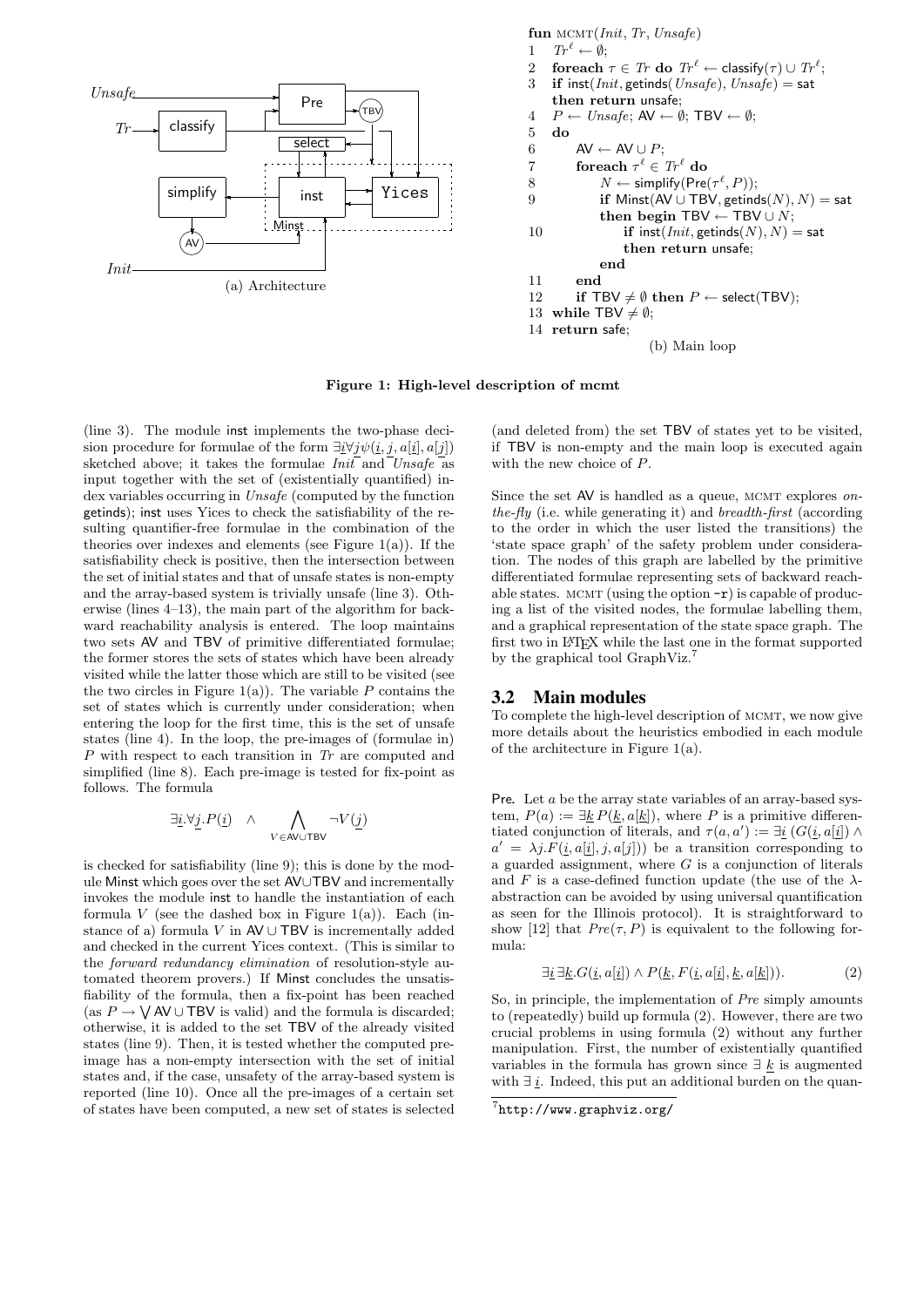tifier instantiation routine of the module inst. It would be desirable to find ways to limit the growing number of existentially quantified variables in the prefix of the pre-image or, even better, to ensure it remains constant. To this end, the techniques described in [12] have been implemented in the module classify which is described below. The second problem in directly using (2) is that there is no guarantee it to be in primitive differentiated form. To avoid this problem, the module Pre performs a case-analysis according to the case-defined function update  $F$  so as to compute several primitive differentiated formulae whose disjunction is logically equivalent to (2). In order to reduce the number of inconsistent updates (i.e. unsatisfiable formulae) so as to reduce the number of formulae to be visited (i.e. added to TBV), a satisfiability check is required. While Yices can be invoked to do this, for efficiency reasons, it is better to minimize the number of calls to the available SMT solver. To this end, the module classify besides deciding how it is possible to control the grow of the existential prefix for each transition, it also derives useful information which allows for computationally inexpensive satisfiability checks (see below for more on this). If all the cheap tests are passed, Yices must indeed be invoked.

classify*.* As explained above, the goal of this module is to reduce the number of existentially quantified variables ∃i that should be added to  $\exists k$  in the prefix of (2). The idea to do this consists of trying to identify as many as possible variables in  $\underline{i}$  with those already present in  $\underline{k}$ . This is justified by the observation that it is often the case that naively adding the extra variables in  $i$  yields primitive differentiated formulae which are immediately discharged by the successive fix-point test (line 9 of Figure 1(b)); thereby wasting computational resources. Under suitable hypotheses on the theories over indexes and elements, it is possible to predict whether this will happen before entering the main loop implementing backward reachability analysis as it depends on the form of the guards and the case-defined function updates used to define transitions (see [12] for details). Concretely, this is done by generating certain proof obligations for Yices, whose unsatisfiability imply that some or all of the additional variables in  $i$  can be identified with those in  $k$ . For example, in the case of the Illinois protocol, classify establishes that transition t2 may avoid to introduce a new (existentially quantified) variable while for t1, this is not the case and a new variables should be considered. The module classify is capable of establishing the behavior of transition with one and two existentially quantified variables and indicates whether 0, 1, or 2 new variables must be introduced by the module Pre. We call this technique static instance reduction. In the pseudo-code of Figure 1(b), we indicate that a transition  $\tau$  have been analyzed by classify and the resulting information is attached to the transition using the label  $\ell$ . Recall that  $\tau^{\ell}$  also contains additional information to allow for the cheap satisfiability tests mentioned above and used by Pre but also by inst (see below). To illustrate this point, consider an array variable a whose elements are an enumerated data-type. Then,  $\tau^{\ell}$  stores the value of a after the execution of the transition (since we perform a backward analysis, this is the only relevant value). In this way, to check for unsatisfiability, it is sufficient to search in a primitive differentiated formula, two literals of the form

 $a[i] = c$  and  $a[i] = d$ , for some index i, where c and d are two distinct 'values' of the enumerated data-type. We call this form of dynamic instance reduction as filtering modulo enumerated data-types and we will see another use of it for formulae describing sets of states below.

inst. As already said, one of the main bottle-necks in MCMT is the generation of instances for the checks of fix-point and non-empty intersection with the initial set of states. While the module classify attempts to *statically* control the number of instances of a universally quantified formula by reducing its number of universally quantified variables, our experience showed that this is not enough and we need also some technique to dynamically reduce the number of such instances. To this end, the key observation is that there is a large amount of instances which are useless in checking for unsatisfiability. To understand the problem, recall that the tool is required to check the satisfiability of the following kind of formulae:

$$
\varphi(\underline{i}) \quad \wedge \quad \bigwedge \{ \forall \underline{j} . \neg \psi(\underline{j}) \mid \psi \in \text{AV} \cup \text{TBV} \}
$$

where  $\varphi$  and the  $\psi$ 's are primitive differentiated formulae. Roughly, the algorithm implemented in inst consists of asserting  $\varphi$  in the actual Yices context and then incrementally enumerating all the instances of the  $\psi$ 's. Indeed, before considering a new instance, a satisfiability check is performed. Now, consider again the case where there is an array variable a whose elements belong to an enumerated data-type. Assume that  $\varphi$  contains a literal of the form  $a[i_k] = c$  (for  $i_k \in i$  and a  $\psi$  contains a literal of the form  $a[i_l] = d$ (for  $j_l \in j$ ) such that c and d are two distinct values of the enumerated data-type. Then, it may happen—during the enumeration of the instances of a  $\psi$ —that  $j_l$  is instantiated to  $i_k$  and this implies that the instances under consideration are trivially satisfiable. To see this, rewrite  $\varphi$  as  $a[i_k] = c \wedge \varphi'$ and the instance of  $\psi$  as  $a[i_k] = d \wedge \psi'$  so as to obtain (after simple logical manipulations) the formula

$$
(a[i_k] = c \wedge \varphi') \quad \wedge \quad (a[i_k] = d \rightarrow \neg \psi'),
$$

which is trivially satisfiable, if  $\varphi$  is so. The module inst filters out useless instances by using this observation. This is another facet of the filtering modulo enumerated datatypes technique applied to state formulae instead, as before, to transitions: also the primitive differentiated formulae produced by Pre are decorated with additional information such as the values in the arrays which range over enumerated data-types. Despite its simplicity, this heuristics dramatically reduces the numbers of instances which are passed to the SMT solver to check the satisfiability of a single universally quantified formula. To appreciate the importance of this heuristics, it is sufficient to observe that, to realize a fix-point check for a newly visited set of states (line 9 of Figure 1(b)), the module Minst is required to iterate the application of inst for each formula in the set AV of already visited states. Observe also that AV grows at each iteration of the backward analysis loop. Fortunately, our experience shows that few iterations in Minst are often sufficient and that we have a higher probability for an earlier detection of unsatisfiability when considering first those formulae which have been added to AV more recently. We call this form of dynamic instance reduction as chronological fix-point checking.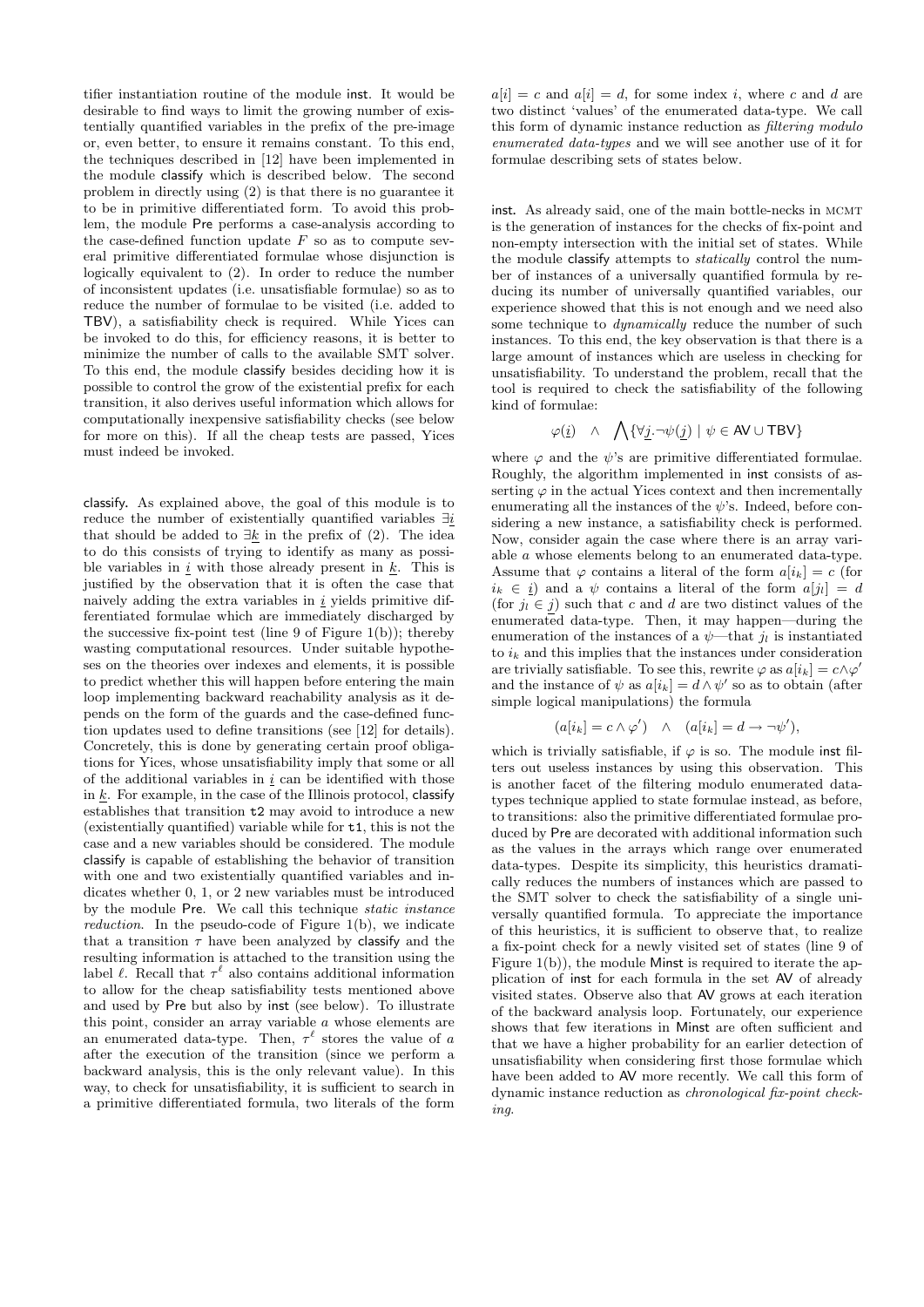To conclude the description of the module inst, we mention two further heuristics. First, in the generate-and-check algorithm implemented in inst, the (incremental) satisfiability check is done after considering each new instance. It is possible to change the frequency of this test by using the option -p. Second, another heuristic belonging to the class of the dynamic instance reduction can be activated by the option -f. It consists of fixing the instantiation of a certain number of the universally quantified formulae after visiting a given number of sets of states. This makes the system incomplete but it may give significant speed-ups.

select*.* When describing the main loop of the tool in Figure 1(b), we claimed that the symbolic state space of the problem is explored breadth-first according to the order in which the user listed the transitions. This is not precise because of the function select used to extract the next set of states to be visited (line 12 of Figure 1(b)). In fact, along the lines of the dynamic instance reduction technique, we try to visit as a large part of the state space as possible by using first those formulae with fewer variables; it is possible to disable this heuristics by using the option -b.

simplify*.* This module performs some simple manipulations of the primitive differentiated formulae computed by Pre such as eliminating duplicated literals, orienting (according to some total ground ordering) equalities, or perform some simple normalization on arithmetic terms. It would be interesting to have some simplification routines used inside Yices available through the API so as to reuse the wealth of well-engineered techniques to simplify constraints for our tool and avoid to waste time duplicating functionalities.

# 4. EXPERIMENTS

mcmt has been implemented using the API light of Yices and release 0.2.1 can be downloaded at the following address http://homes.dsi.unimi.it/~ghilardi/mcmt.

As benchmarks, we have derived three sets of benchmarks for MCMT from the safety problems in  $[3, 2]$ : the first is of mutual exclusion protocols (with 7 problems, Table 1), the second is of cache coherence protocols (with 4 problems, Table 2), and the last is obtained as the counting abstraction of the previous problems (Table 3). We used the theory of finite linear orders as  $T_I$  for the first set of problems and the theory of equality as  $T_I$  for the other two. The theory  $T_E$  for the first two sets is the combination of an enumerated datatype theory for the control locations with theories for the data manipulated by the processes while for the third sets is Linear Arithmetics (over the Integers). The termination of the backward reachability analysis for some of these benchmarks specifying broadcast protocols and some versions of the mutual exclusion protocols (e.g., bakery) is guaranteed by applying results from [9]. In particular, it is possible to show termination when  $T_E$  is the theory of an enumerated datatype (i.e. each process in the parametrised system is modelled by a finite state automaton updating variables whose domains consist only of finitely many values). However, according to the experience in [7], even when termination is not guaranteed, we have obtained it in practice for all our benchmarks.

Columns 2-5 of the Tables report the statistics (timings are in seconds and obtained on a Pentium Dual-Core 3.4 GHz with 2 Gb Sdram) of the implementation of the main loop in Figure 1(b) while columns 6-9 show the results for the following variant (available in the latest release of the tool only). We have replaced the instruction at line 12 with the following block of code:

 $\frac{12_1}{12_2}$ do  $P \leftarrow$  select(TBV); 12<sub>3</sub> while TBV  $\neq \emptyset \wedge$  Minst(AV ∪ TBV, getinds(P), P) = unsat;

This is equivalent to check for fix-point a newly computed set of backward reachable states before computing its preimages: if the test is positive (when the corresponding proof obligation is unsatisfiable), we can not only avoid to compute its pre-images but also eliminate it (recall that select has the side-effect of deleting the selected formula from its input set) so that its instances are no more considered when checking for fix-point or non-empty intersection with the set of initial states. (This technique is similar to the backward redundancy elimination in resolution-style theorem provers.) When the test for fix-point fails, the loop is exited and the primitive differentiated formula P starts the main loop in Figure 1(b).

Table 1 shows the usefulness of forward redundancy elimination as the seize of the problem grows. For the other two tables, the situation is less clear. However, we remark that all the cache coherence protocols that we have considered so far (except the German) are quite small and a brute force search of the tiny search space (see the column '#nodes') is likely to be more successful. Interestingly, there is some gain in using forward redundancy elimination on the last problem in this set (a difficult version of the German protocol, which is well-known to be a significant benchmark for verification tools).

Although a comparative analysis is somewhat difficult in lack of a standard for the specifications of safety problems, we report that MCMT performs comparably with the model checkers PFSand UNDIP on small to medium sized problems and outperforms them on larger instances.<sup>8</sup> These tools use a partially declarative approach by combining ad hoc algorithms to explore the symbolic state space of a system and constraint solvers for numerical data in order to reason on the elements manipulated by the processes. By comparing the statics of such systems with those of MCMT, it is apparent that a significantly smaller number of sets of states is visited during backward analysis. This is so because a single primitive differentiated formula is capable of representing a large amount of (minimal) configurations that a (partially) symbolic model checker, like PFS or UNDIP, is forced to enumerate. However, we must point that the completely symbolic representation of sets of states contains a lot of redundancy so that powerful heuristics are required to make our approach to scale up to large and interesting problems. The techniques for instance reductions described above can be seen as an important class of heuristics capable of handling this redundancy.

<sup>8</sup> http://www.it.uu.se/research/docs/fm/apv/tools/ {pfs,undip}